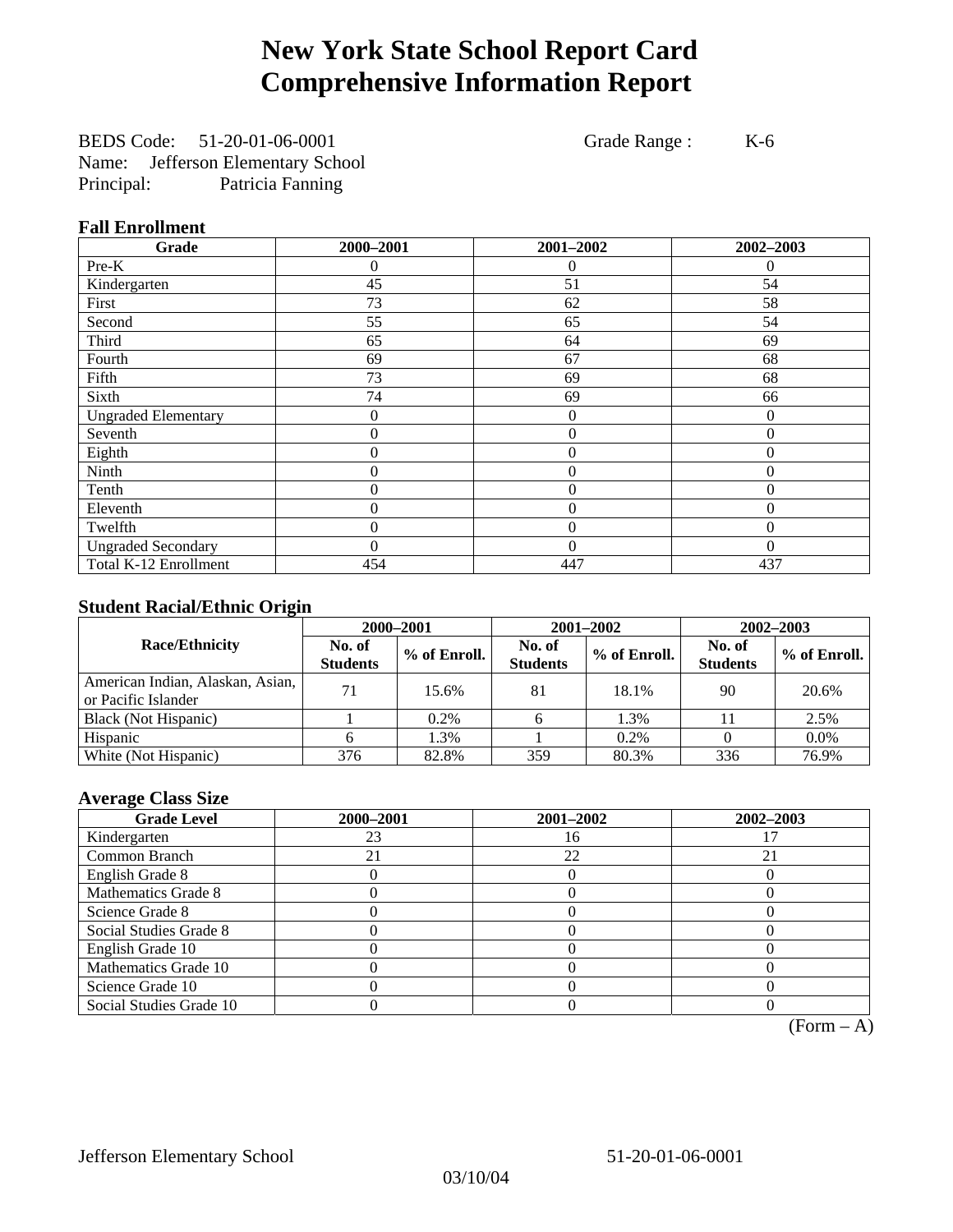### **District Need to Resource Capacity Category**

| <b>N/RC Category</b> | <b>Description</b>                                                     |
|----------------------|------------------------------------------------------------------------|
|                      | This is a rural school district with high student needs in relation to |
|                      | district resource capacity.                                            |

### **Similar School Group and Description**

| <b>Similar School Group</b> | <b>Description</b>                                                       |
|-----------------------------|--------------------------------------------------------------------------|
|                             | All schools in this group are elementary level schools in rural school   |
|                             | districts with high student needs in relation to district resources. The |
|                             | schools in this group are in the higher range of student needs for       |
|                             | elementary level schools in these districts.                             |

All schools within the same N/RC category are divided into three similar school groups defined by the percentage of students in the school who are eligible for the free-lunch program and/or who are limited English proficient (also known as English language learners).

#### **Student Demographics Used To Determine Similar Schools Group**

| . .                               | 2000-2001 |         | $2001 - 2002$ |         | $2002 - 2003$ |         |
|-----------------------------------|-----------|---------|---------------|---------|---------------|---------|
|                                   | Count     | Percent |               | Percent | Count         | Percent |
| <b>Limited English Proficient</b> |           | $0.2\%$ |               | 2.7%    |               | 1.1%    |
| <b>Eligible for Free Lunch</b>    | 200       | 44.1%   | 200           | 44.7%   | 227           | 51.9%   |

#### **Attendance and Suspension**

|                               | 1999–2000        |         | 2000-2001        |         | $2001 - 2002$   |         |
|-------------------------------|------------------|---------|------------------|---------|-----------------|---------|
|                               | $%$ of<br>No. of |         | $%$ of<br>No. of |         | No. of          | $%$ of  |
|                               | <b>Students</b>  | Enroll. | Students         | Enroll. | <b>Students</b> | Enroll. |
| <b>Annual Attendance Rate</b> |                  | 96.0%   |                  | 96.0%   |                 | 96.5%   |
| <b>Student Suspensions</b>    |                  | 2.7%    |                  | . . 5%  |                 | 1.1%    |

### **Student Socioeconomic and Stability Indicators (Percent of Enrollment)**

|                          | 2000–2001 | 2001–2002 | $2002 - 2003$ |
|--------------------------|-----------|-----------|---------------|
| <b>Reduced Lunch</b>     | 10.3%     | 12.1%     | 11.9%         |
| <b>Public Assistance</b> | 51-60%    | 51-60%    | $41 - 50%$    |
| <b>Student Stability</b> | 70%       | 90%       | 91%           |

#### **Staff Counts**

| Staff                                 | 2002-2003 |
|---------------------------------------|-----------|
| <b>Total Teachers</b>                 | 32        |
| <b>Total Other Professional Staff</b> |           |
| <b>Total Paraprofessionals</b>        | NΑ        |
| Teaching Out of Certification*        |           |
| Teachers with Temporary Licenses      |           |

\*Teaching out of certification more than on an incidental basis. Teachers with temporary licenses are also counted as teaching out of certification.

 $(Form - B)$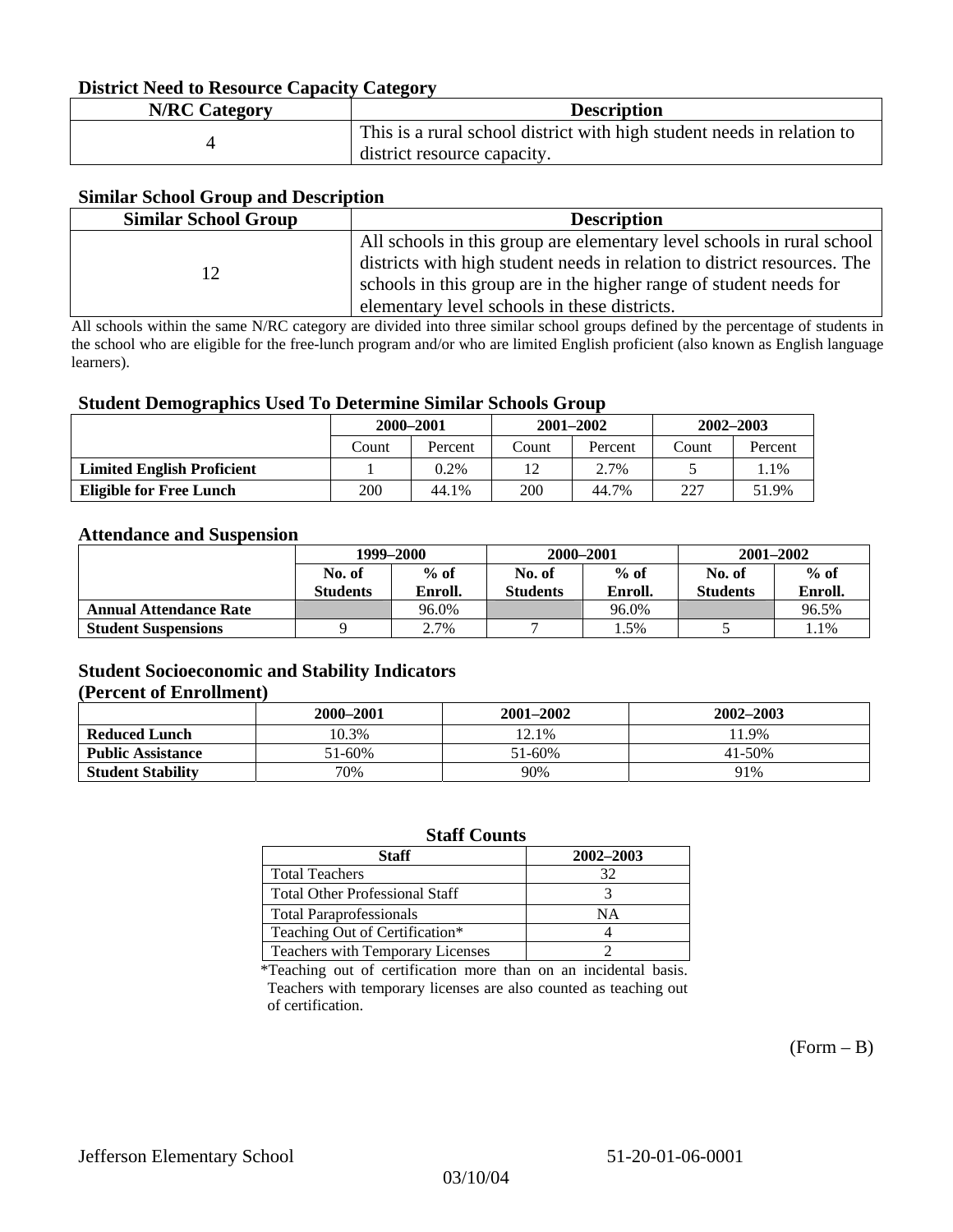# **Career Development and Occupational Studies (CDOS)**

### **Percentage of Students Documenting Self- and Career-Awareness Information and Career Exploration Activities, K–3**

| <b>Grades</b> | $2000 - 01$ | $2001 - 02$ | $2002 - 03$ |
|---------------|-------------|-------------|-------------|
| K-1           |             | 0%          | $0\%$       |
| 72            |             | $0\%$       | $0\%$       |

### **Students Developing a Career Plan, 4–12**

| <b>Grades</b> |                                      | $2000 - 01$ | $2001 - 02$ | $2002 - 03$ |
|---------------|--------------------------------------|-------------|-------------|-------------|
|               | Number of General-Education Students |             | $\Omega$    | 0           |
| $4 - 5$       | Number of Students with Disabilities |             | $\Omega$    | $\Omega$    |
|               | Number of All Students               |             | $\Omega$    | 0           |
|               | Percent of Enrollment                |             | $0\%$       | $0\%$       |
|               | Number of General-Education Students |             | $\Omega$    | 0           |
| $6 - 8$       | Number of Students with Disabilities |             | $\Omega$    | $\Omega$    |
|               | Number of All Students               |             | $\Omega$    | $\Omega$    |
|               | Percent of Enrollment                |             | $0\%$       | $0\%$       |
|               | Number of General-Education Students |             | $\Omega$    | 0           |
| $9 - 12$      | Number of Students with Disabilities |             | $\Omega$    | 0           |
|               | Number of All Students               |             | 0           | 0           |
|               | Percent of Enrollment                |             | 0%          | 0%          |

# **Second Language Proficiency Examinations**

### **General-Education Students**

| <b>Test</b> | 2000-2001         |           |            | 2001-2002 | $2002 - 2003$ |           |
|-------------|-------------------|-----------|------------|-----------|---------------|-----------|
|             | <b>No. Tested</b> | % Passing | No. Tested | % Passing | No. Tested    | % Passing |
| French      |                   | 0%        |            | $0\%$     |               | 0%        |
| German      |                   | 0%        |            | $0\%$     |               | 0%        |
| Italian     |                   | 0%        |            | 0%        |               | 0%        |
| Latin       |                   | 0%        |            | 0%        |               | 0%        |
| Spanish     |                   | 0%        |            | 0%        |               | 0%        |

### **Students with Disabilities**

| <b>Test</b> | 2000-2001  |           |            | 2001-2002 | 2002-2003  |           |  |
|-------------|------------|-----------|------------|-----------|------------|-----------|--|
|             | No. Tested | % Passing | No. Tested | % Passing | No. Tested | % Passing |  |
| French      |            | 0%        |            | 0%        |            | 0%        |  |
| German      |            | 0%        |            | $0\%$     |            | 0%        |  |
| Italian     |            | 0%        |            | 0%        |            | 0%        |  |
| Latin       |            | 0%        |            | 0%        |            | 0%        |  |
| Spanish     |            | 0%        |            | 0%        |            | 0%        |  |

(Form-D)